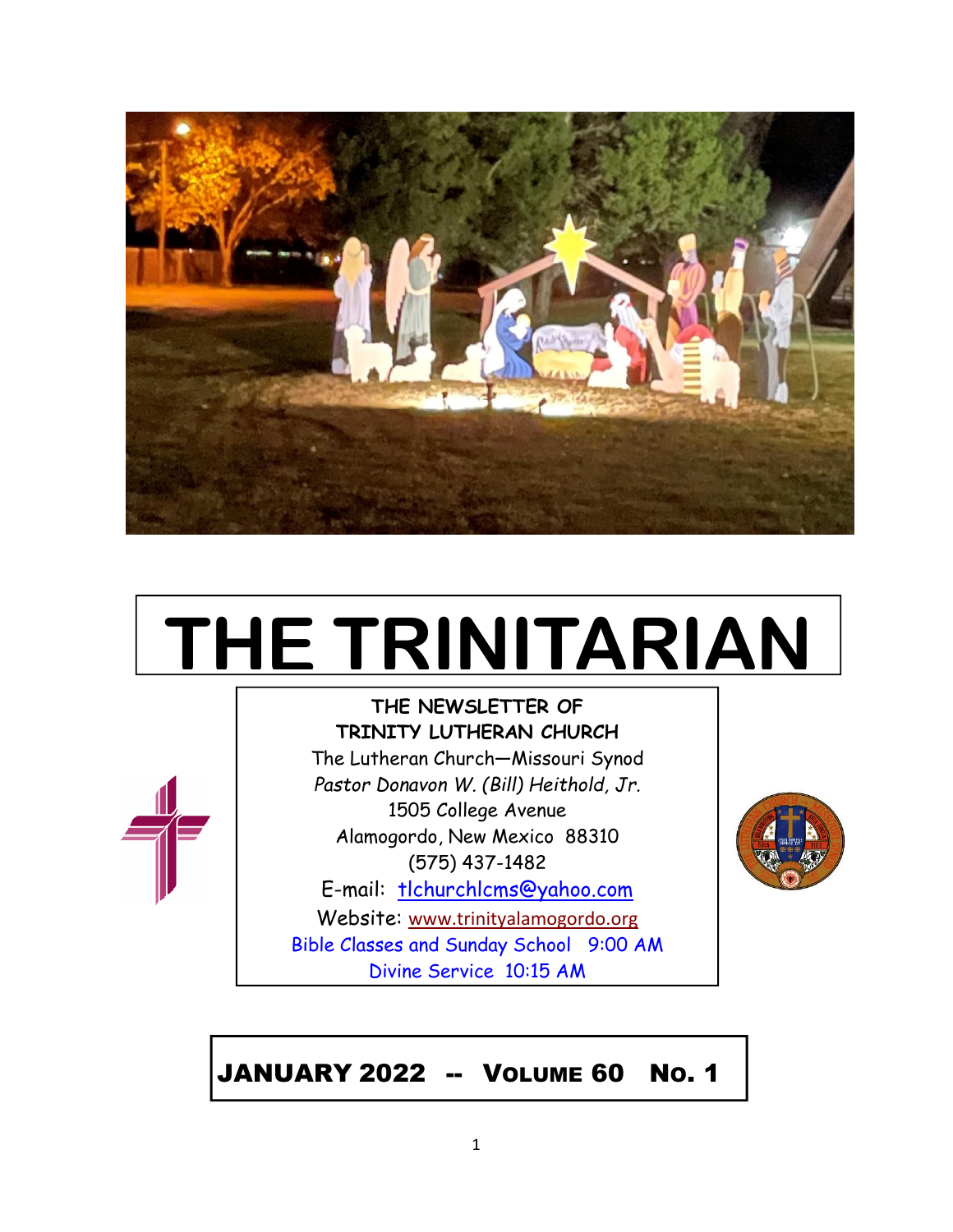# FROM THE PASTOR

The Lord bless you and keep you; the Lord make his face to shine upon you and be gracious to you; **the Lord lift up his countenance upon you and give you peace. Num. 6:24-25**

These verses you have heard a few times before. When in the service do you hear these verses used? It is called the benediction. It is a blessing from Moses on Aaron and his sons. We use it at the close of the service to kind of send you out into the world with the Lord going before you so that you can go in peace, knowing the Lord will be with you.

It is part of the Old Testament reading for New Year's Day. It is appropriate, for with this blessing, you are being blessed by God to go out into the world again as you are going to deal with another year, another year closer to when He will come again and bring about a peace that will be eternal, both spiritually and physically.

We need the Lord's peace as we deal with where it seems the world it headed. Each year it seems things are getting worse and worse and it is harder and harder to find peace in the world. As Christians, we hear these verses regularly and yes, we look to Jesus and know we have peace with God even though it is a peace that the world cannot give.

We count on the Lord watching over us, keeping us as we live with His blessing us everyday. It is His shinning face that we can look to, to be encouraged to continue to live out Christian lives knowing it is because of His grace that we have any hope or a future.

As we think on that, may this Lord, help us to be a blessing to others as we show them grace and look to tell them of the peace that passes all understanding that is had only in Jesus.

This blessing is a good way to go out to the New Year in the Lord. May the Lord bless you and keep you in the New Year.

Pastor

\*\*\*\*\*\*\*

# BIBILICAL RESOLUTIONS

Hold firmly to your faith (Hebrews 4:14) Assemble with saints (Hebrews 10:25) Pray and thank God earnestly ( 1 Thessalonians 5:17-18) Petition God for great blessings (Malachi 3:10) Yield not to temptation (1 Thessalonians 5:22)

Notice opportunities to serve others (Galatians 6:10) Examine yourself daily (2 Corinthians 13:5) Work diligently for the Lord (1 Corinthians 15:58)

Yearn for righteousness (Matthew 5:6) Exercise godliness (1 Timothy 4:7) Aim for sinless perfection (Hebrews 6:1) Redeem the time, living wisely (Ephesians 5:15-16)  *----Gus Nichols (adapted)*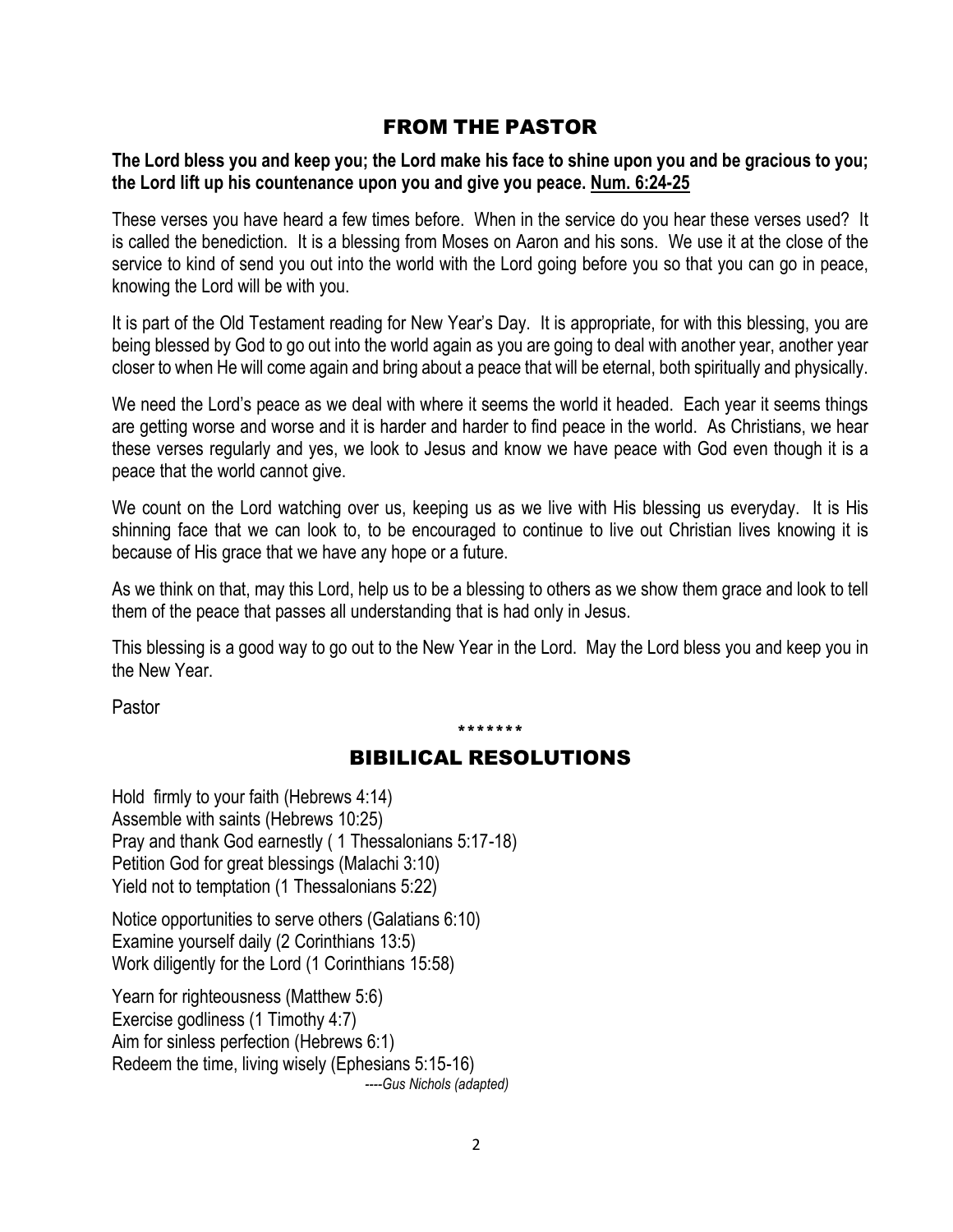## ELDERS MESSAGE

#### **Celebrate**

The New Year is upon us with all the attendant predictions by the media of doom and gloom.

We all face the uncertainty of inflation, health issues and just the daily news of war and rumors of war.

Yet we have lived through these same issues for all our lives and survived.

Our survival is based totally on the Grace of GOD and our belief in HIS SON JESUS CHRIST.

We gather together in HIS NAME every Sunday as a congregation and in groups to study His Word.

The prayer chain has proven to be very effective by beseeching GOD to be with those in need.

HE protects us in our daily lives from the evils of the world.

GOD is fully in control of all things.

CELEBRATE THE LORD

GIVE THANKS TO HIM FOR HIS WONDROUS GIFT OF SALVATION THROUGH HIS SON JESUS CHRIST. F.R.O.G.

JAMES R. WILKES, ELDER

#### \*\*\*\*\*\*\*

#### 2022 TRINITY LUTHERAN CHURCH BOARD OF DIRECTORS

**President:** Dick Dommers...575-434-8735 [usanabgo@yahoo.com](mailto:usanabgo@yahoo.com) **Vice-President**: Bob Klose...575-491-3407 [bklose@hotmail.com](mailto:bklose@hotmail.com) **Board Secretary:** Jan Dommers...575-434-8735 [usanabgo@yahoo.com](mailto:usanabgo@yahoo.com) **Treasurer**: Robyn Luevano...575-430-5640 [robyntlc@gmail.com](mailto:robyntlc@gmail.com) **Financial Secretary:** Vicki Leonard...575-434-5592 [vickileonard818@msn.com](mailto:vickileonard818@msn.com) Education: Cindi Anderson...575-921-6932 [spiritof1776@fastmail.com](mailto:spiritof1776@fastmail.com) Evangelism: Cheryl Sandenaw...575-430-1383 [singer88310@yahoo.com](mailto:singer88310@yahoo.com) **Stewardship**: Sandy Klose...575-491-3407 [bklose@hotmail.com](mailto:bklose@hotmail.com) **Trustee**: Allen Burmeister…(832) 817-3454 [burmeister@sbflobal.net](mailto:burmeister@sbflobal.net) **Elders** (1) Jim Wilkes…575-430-2023 [james.r.wilkes1979@gmail.com](mailto:james.r.wilkes1979@gmail.com) (2) Jessie Elkjer…575-921-3048 [elkjer85@gmail.com](mailto:elkjer85@gmail.com) (3) Matt Anderson…575-921-6933 [spiritof1776@fastmail.com](mailto:spiritof1776@fastmail.com)

Pastor: Rev. Donavon W. (Bill) Heithold, Jr... (575) 682-1049 --- [heithold1@tularosa.net](mailto:heithold1@tularosa.net)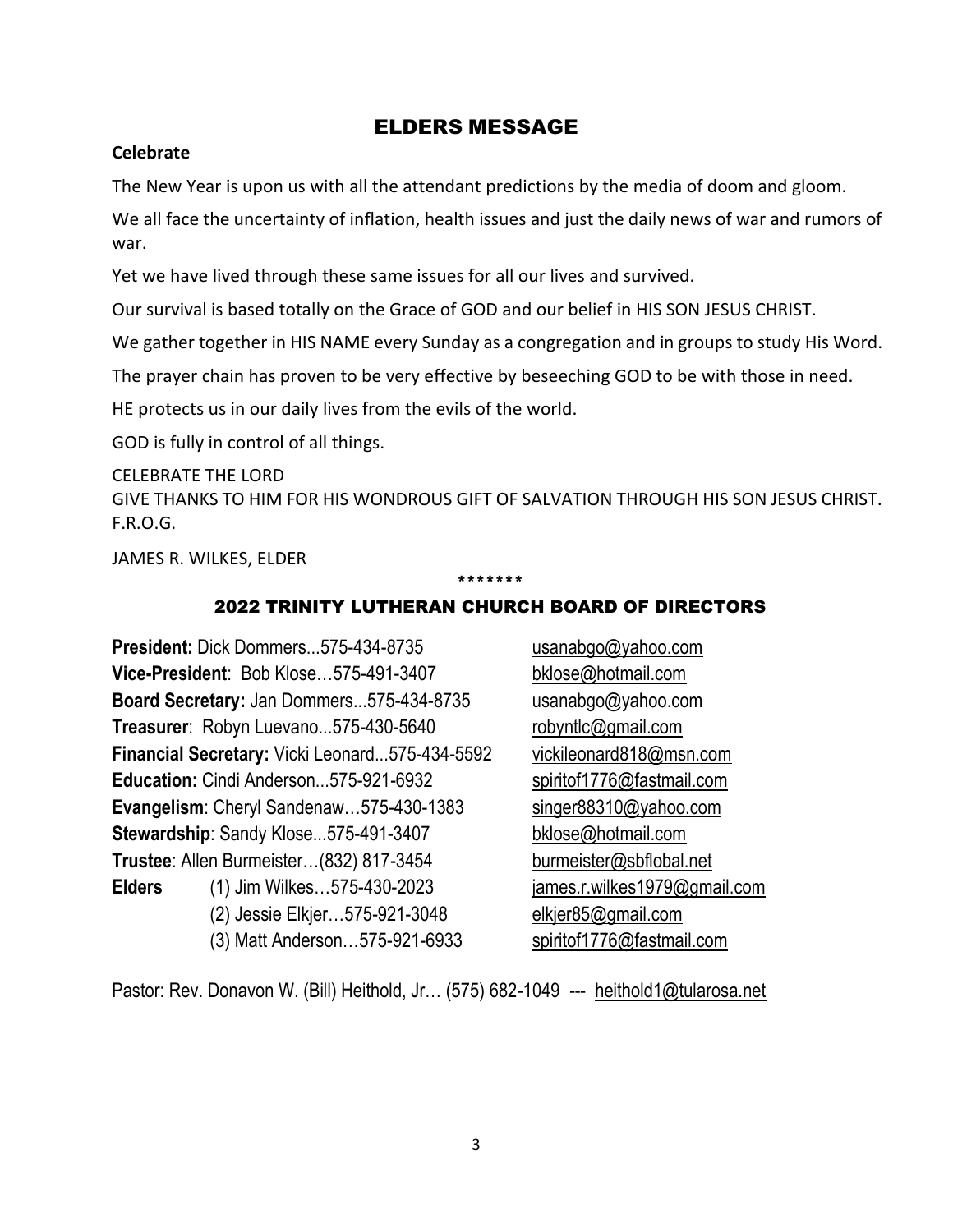# EVANGELISM

The Bible asks all Christians to spread the word of God & news of Jesus to others. What better chance do we have of spreading His word (& building our church) than through our Sunday services? Many times, people coming through our doors are travelers passing through, or relatives that are visiting. But there are also times that people pass through our doors because they are either church shopping or considering becoming a Christian. Whatever the reason may be that they are coming through our doors, we want to greet them and make them feel welcome! That is why we assign specific people every week to be hosts, or greeters. The duties of hosts are as follows: Please arrive no later than 9:50 a.m. The host badges are in an empty mail box on the right end of the boxes. Please stand close enough to the door to intercept people as they enter the church. Introduce visitors to other members before and after the service. Have someone show visitors where the guest book is located and encourage them to sign it and include their address and phone number. Exit the sanctuary immediately after pastor and greet people as they leave the service.

It is very important that we make our visitors feel like we are glad they are here! Even when we aren't having host duty, we should still talk to visitors and make them feel welcome. The host duty list for 2022 has been posted on the bulletin board in the Narthex. If you do not wish to participate (even if you said so previously), please put a line through your name so that it can removed from the list. Meanwhile, I will try to put a reminder in your box when it is the month that you are assigned to be a greeter. Thank you to everyone for your time & effort.

Recently many new (never seen or used in our church) tracts have been purchased and the tract rack in the Narthex has been filled. Be sure to check it out, we may have exactly what you need there for you to read.

Meanwhile, "Are you struggling to manage your money? Feel like your finances are spinning out of control? Does the subject of money launch you into stress, shame, or even denial? If so, you are not alone. Written by someone who has struggled first-hand with financial failure, this booklet explores the emotional component of money problems and provides practical money management tools to help you gain clarity and hope for your financial future." The **Tract of the Month** for January 2022 is "**Managing Your Money"**. This tract looks interesting and helpful. I hope if you need even just a little financial help that you will check it out.

In closing I would like to quote Psalm 51:10-13 & 15 (NIV). "10Create in me a pure heart, O God, and renew a steadfast spirit within me. 11Do not cast me from your presence or take your Holy Spirit from me. 12Restore to me the joy of your salvation and grant me a willing spirit, to sustain me. 13Then I will teach transgressors your ways, and sinners will turn back to you. 15O Lord, open my lips, and my mouth will declare your praise."

Yours in Christ, Cheryl Sandenaw, Evangelism Chairman

#### \*\*\*\*\*\*\* CHURCH ATTENDANCE

As church attendance numbers fade across the nation and online services become very convenient, it's important to remember why church attendance for and your family matters so much.

You can't serve from your sofa. You can't have community of faith on your sofa. You can't experience the power of a room full of believers worshipping together on your sofa.

Christians aren't consumers. We are contributors. We don't watch. We engage. We give. We sacrifice. We encourage. We pray by laying hands on the hurting. We do life together. The church needs you! You need the church!

*---author unknown*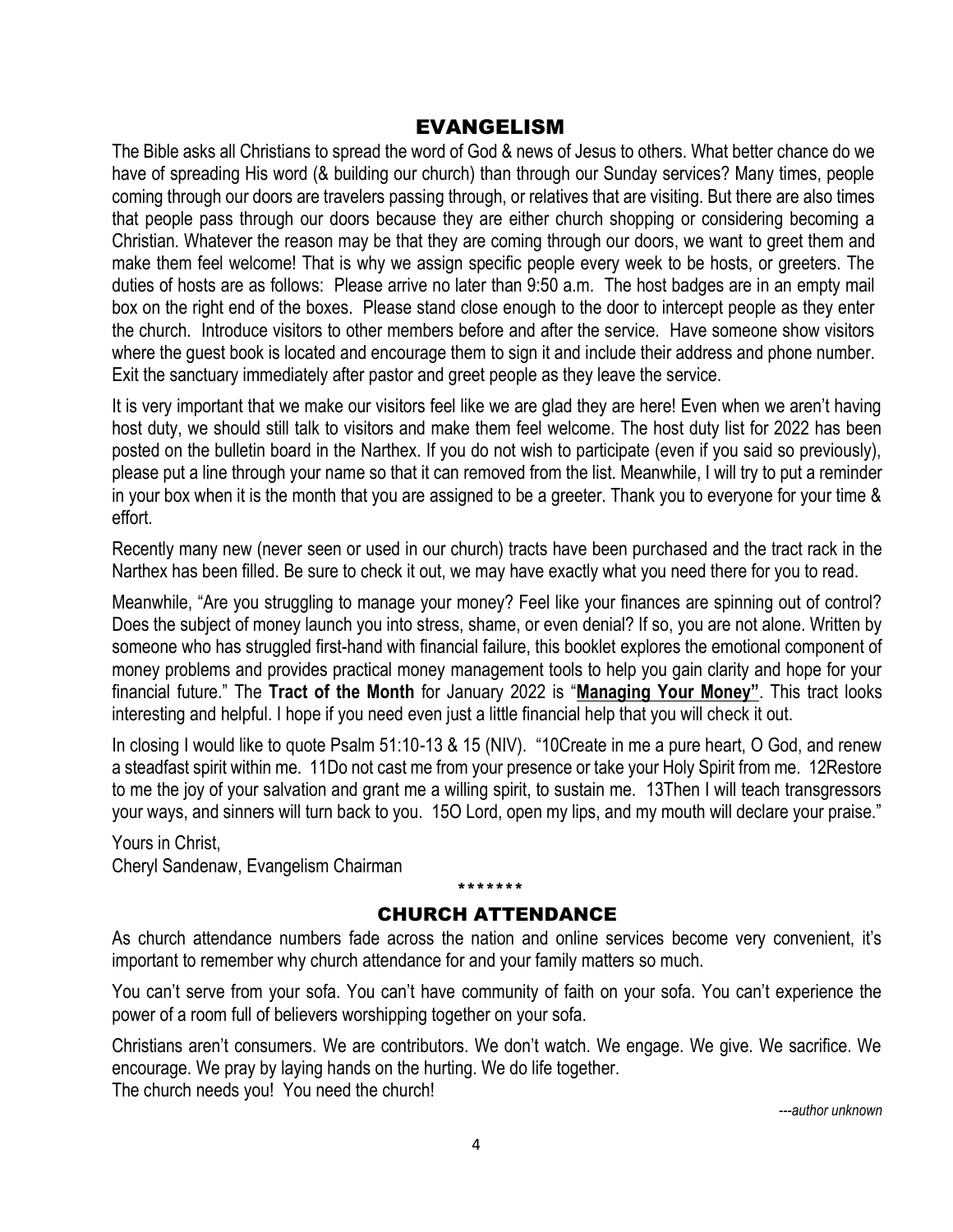# CURRENT FINANCIAL STATUS

At the end of November our expenses exceeded our income by (\$18,374.34) according to the November treasurer's report. Thankfully, several members of the congregation have responded with increased giving. During the month of December, as of this writing December 26<sup>th</sup>, our income for the month is \$46,371.00. This should more than cover our December expenses and wipe out the deficit. This is the second year in, we have had to rely on last-minute contributions to cover our expenses. The Board of Directors must shoulder some of the blame because we did not do a good job of keeping the members informed throughout the year. We will do a better job of this in 2022 by not only publishing income but expenses as well monthly.

Please consider your church giving for 2022 and give as God leads you.

Bob Klose, Vice President

## \*\*\*\*\*\*\* STEWARDSHIP

**'Tis More Blessed to Give Than to Receive**

**"In all things I have shown you that by working hard in this way we must help the weak and remember the words of the Lord Jesus, how he himself said, 'It is more blessed to give than to receive.' " (Acts 20:35)** 

And indeed, it is. Does this not strike a chord that resonates in us all? Which of us can't recall the look of surprise and thanks for the Christmas gifts that we labored to give to those whom we love? And the joy written on their face when that gift is received with thanksgiving means more than all the gifts we have received. It is more blessed to give than to receive.

Our Lord knew this because He practiced it. He gave of Himself – sparing not even His life in death – in order to give us back to our Father in heaven. He knew that in giving you get more because joy is multiplied in giving. The one who receives and the one who gives both rejoice in what is given and received. And, what is more, the one who receives only wants to give back to the one who gave so generously in thanksgiving.

So it is with our tithes and offerings in church. We want to give because we have received from God all that we are and all that we have. Our giving does not originate in what we must do to earn God's favor. We have God's favor because of His gift of His Son, given through Word and Sacrament. Thus, we are made free from the compulsion of giving so that our tithes and offering are freely given in thanksgiving for what God has so generously given to us.

Why then does the church struggle to make budgets? Why does the church always seem stretched so thin when it is the place where God continually gives us His forgiveness of sins? Why does the church struggle when God, out of love for us, generously pours out His grace and mercy?

It is because we are sinners. Our fallen nature makes us selfish and miserly. It leads us to believe that we can have our cake and eat it, too. Because of sin, we want God's grace and mercy; we want His blessings of body and soul. But we don't want to share it with those around us. We want to remain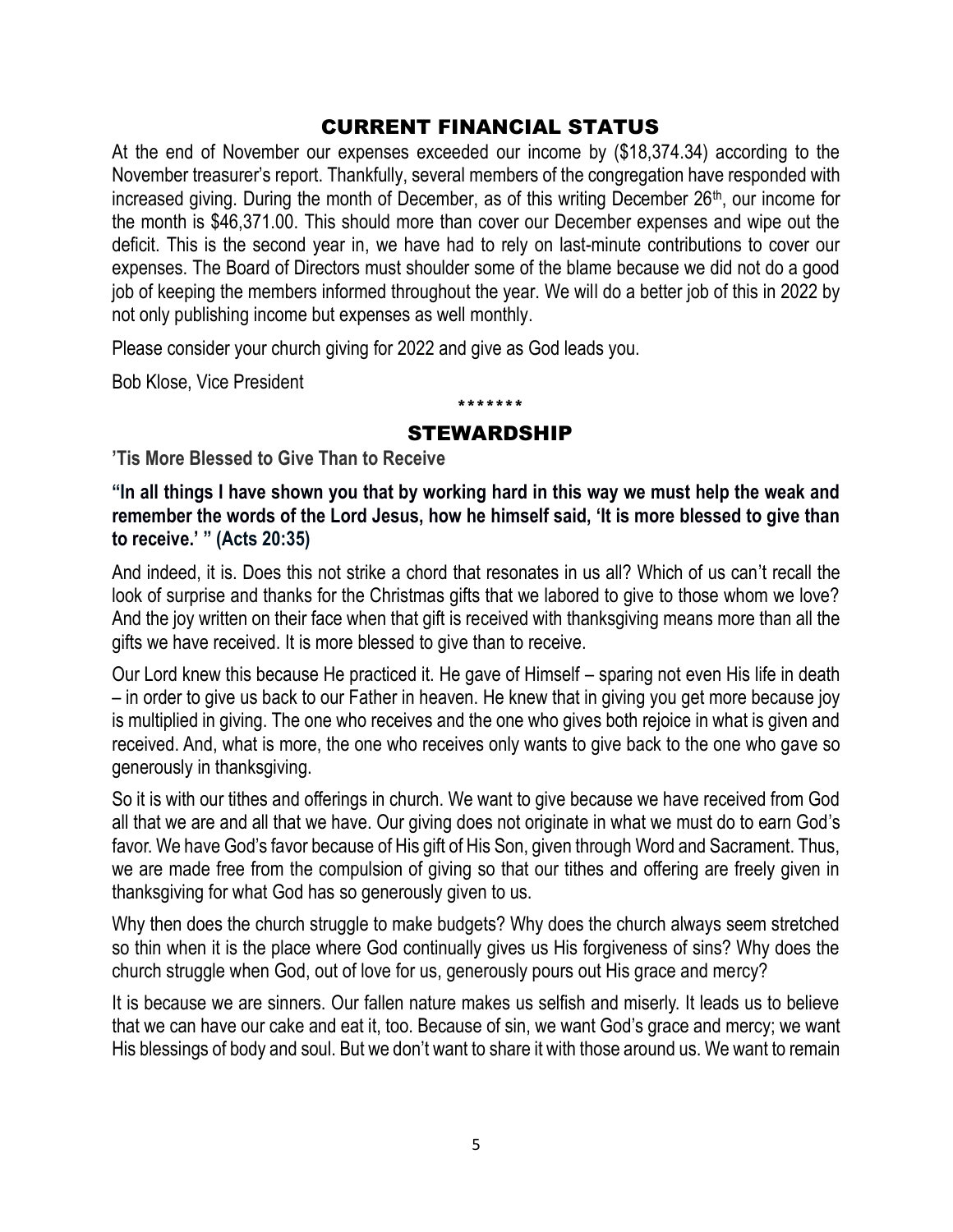comfortable in our own self-contained, neat, and tidy lives – without the headaches of loving those around us by helping them in their time of need.

"Remember the words of the Lord Jesus, how he himself said, 'It is more blessed to give than to receive.' " Remember that God has placed you in a church, not only to receive His grace and mercy, but to press His eternal and temporal blessings into service to your neighbor.

Your tithes and offerings ensure that those around you have a pastor to preach the life-saving and lifegiving Word of God. They ensure that the lights, heat, and air-conditioning are working. They ensure there is water for Holy Baptism as well as bread and wine for Holy Communion. They even ensure that your pastor has food and clothing and presents for his own family. The gifts of God are immeasurable. They multiply and redound to everyone's good as the fish and loaves in the feeding of the five thousand.

So, remember the words of the Lord Jesus: "It is more blessed to give than to receive." And remember the joy that attended the gifts you gave at Christmas. This same joy attends your gifts to the church.

– LCMS Stewardship Ministry: [lcms.org/stewardship](https://www.lcms.org/how-we-serve/national/stewardship-ministry)

## \*\*\*\*\*\*\* FINANCIAL SECRETARY

It is that time of year to hand out our yearly envelopes. In an effort to reduce waste in the envelopes, I have tried to tailor your envelopes to your giving pattern. As I can easily have made a mistake please let me know if I have not met your giving needs.

PLEASE Check the NUMBERS. I tried to give everyone the same numbers but DUE to the changes there are many whose envelope number has changed. For those that have been given monthly envelopes I have tried to include Mission and Special envelopes for those I know like to use them. I have plenty of extras so please don't hesitate to ask. Either catch me at church, leave a note in my box, or call me 921-8602.

Hopefully, early in the New Year we will have the option of online giving and as soon as we are able to offer this Robyn and I will give you updates and training.

Thank you for your patience as I am getting these to you a little late this year.

Have a Blessed Christmas and New Year! Vicki Leonard, Financial Secretary

#### \*\*\*\*\*\*\* LWML

## **It's a New Year -- On Your Mark! Get Set! Open Your Bibles!**

Many Christians have considered challenging themselves to read through the Bible in one year. Lutheran Women's Missionary League (LWML) is offering you that very opportunity! The Gospel Outreach Committee has created a monthly reading plan to guide you. Check out the **[January Bible Reading](https://na01.safelinks.protection.outlook.com/?url=https%3A%2F%2Fr20.rs6.net%2Ftn.jsp%3Ff%3D001grXMV_dTyKVDI_TmPJ08k9Ercu7WQxH89Vtd9SvUt0seMWtLnPkz1d2r7apJU_zw7rRcuNUwhiP973mEwR4qgM3gG55INOoXrgBew43B2TSGhx0BvGPmKrg8ffkCt1xch2f_Zsme-eUp4KktRBOFtdR2_8hb1DIwwzPiFeWGpsugAPHt6Tfz66snS-tXi43KZvlCSdJ0brqe_w-F53ek4Gwfh_OaM66pSPQQiQBrE5uoJJ3JVpevLXhUugnPi7uwWypan0msinc2QVtR-XgLKA%3D%3D%26c%3DnjmX1W-2rr667PaFXcLmA-am0xMcP1Ixt9AsNuQusMXXKPkZYn9qMQ%3D%3D%26ch%3DztL9LSmGm8Bjw60Jt-3pO3JZjxeSdrnPictOeTQM7vIYv7oM6uknPw%3D%3D&data=04%7C01%7C%7C3d85f930a2674650b9d008d9c4c68f8a%7C84df9e7fe9f640afb435aaaaaaaaaaaa%7C1%7C0%7C637757179366814055%7CUnknown%7CTWFpbGZsb3d8eyJWIjoiMC4wLjAwMDAiLCJQIjoiV2luMzIiLCJBTiI6Ik1haWwiLCJXVCI6Mn0%3D%7C3000&sdata=IhkC88sZ1whScMn5J90eq0RptDlPbQgJfjU%2FQiiRH9k%3D&reserved=0)  [Calendar.](https://na01.safelinks.protection.outlook.com/?url=https%3A%2F%2Fr20.rs6.net%2Ftn.jsp%3Ff%3D001grXMV_dTyKVDI_TmPJ08k9Ercu7WQxH89Vtd9SvUt0seMWtLnPkz1d2r7apJU_zw7rRcuNUwhiP973mEwR4qgM3gG55INOoXrgBew43B2TSGhx0BvGPmKrg8ffkCt1xch2f_Zsme-eUp4KktRBOFtdR2_8hb1DIwwzPiFeWGpsugAPHt6Tfz66snS-tXi43KZvlCSdJ0brqe_w-F53ek4Gwfh_OaM66pSPQQiQBrE5uoJJ3JVpevLXhUugnPi7uwWypan0msinc2QVtR-XgLKA%3D%3D%26c%3DnjmX1W-2rr667PaFXcLmA-am0xMcP1Ixt9AsNuQusMXXKPkZYn9qMQ%3D%3D%26ch%3DztL9LSmGm8Bjw60Jt-3pO3JZjxeSdrnPictOeTQM7vIYv7oM6uknPw%3D%3D&data=04%7C01%7C%7C3d85f930a2674650b9d008d9c4c68f8a%7C84df9e7fe9f640afb435aaaaaaaaaaaa%7C1%7C0%7C637757179366814055%7CUnknown%7CTWFpbGZsb3d8eyJWIjoiMC4wLjAwMDAiLCJQIjoiV2luMzIiLCJBTiI6Ik1haWwiLCJXVCI6Mn0%3D%7C3000&sdata=IhkC88sZ1whScMn5J90eq0RptDlPbQgJfjU%2FQiiRH9k%3D&reserved=0)** Open your Bible and "GO"!

The Gospel Outreach Committee prays you are richly blessed as you spend time in God's Word each day. https://unite-production.s3.amazonaws.com/tenants/lwml/attachments/332793/2021-01 Read**[through-Bible-in-one-year.pdf](https://unite-production.s3.amazonaws.com/tenants/lwml/attachments/332793/2021-01_Read-through-Bible-in-one-year.pdf)**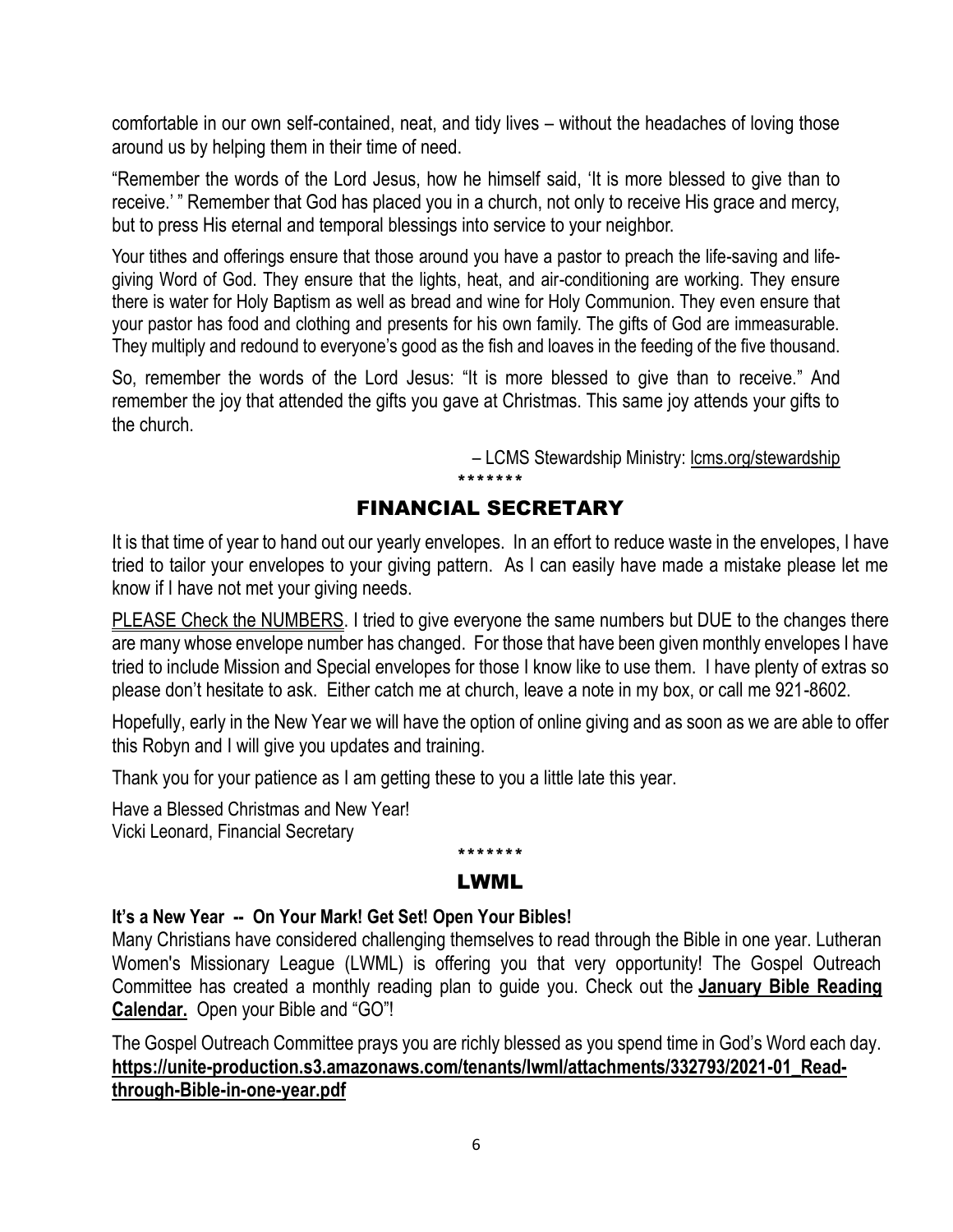#### **MISSION UNPACKED -- Jan. 24-Feb 20, 2022 Register Now: International.lcms.org/missions.unpacked**

No luggage needed! For 4 weeks, without leaving your home, you can travel, explore the world, and learn how God is working through LCMS international missions. *Missions Unpacked* is a free, online mission education experience offered by The Lutheran Church—Missouri Synod (LCMS) Office of International Mission. Beginning on January 24th, 2022, there will be opportunities to learn about the mission work happening in one region of the world each week. Experience the local culture through language, food, and dance, plus meet missionaries in live Zoom presentations

# **EVENTS**

Once again a BIG THANK YOU to our generous congregation in supporting the Mission Projects for providing Food at Thanksgiving and Christmas gifts to families identified by our church family.

January **JAN 15, 10:30** a.m. we will have Bible Study after we Un-decorate the Church and then join for fellowship for Lunch at a Local Restaurant. January's Mission Project will be collecting cans of Coffee for our Kitchen.

# **DISTRICT MISSION GRANTS 2020-2022**

**The Table at Bethlehem Lakewood, CO - Grant amount = \$5,000 -** The Table ministers to the working poor and homeless in Lakewood, Colorado through the serving of a weekly meal, then followed with church services and Christian fellowship. Meals are served in the Bethlehem Lutheran Church commons area with church volunteers serving the meals and leading the services. There is no financial assistance and it is currently funded by attendees and donations. The approximately \$150/week is becoming insufficient as attendance increases, and this grant would be used to purchase food for this ministry.

# **NATIONAL MISSION GRANTS 2021-2023**

# **Mission Goal Update as of October 31, 2021 - \$724,437.36 has been received. Praises!**

**Helping Hands for Lutheran Deaf Outreach - Lutheran Deaf Outreach — \$50,000: -** Lutheran Deaf Outreach wants to help Deaf people have a saving relationship with Christ by training Deaf and Hearing people to share Jesus with Deaf people. They work through congregations to reach Deaf people and families in their community. There are over 500,000 Deaf people, plus their families, in the United States. The need is great to equip more Deaf leaders through Jesus Signs Training Workshops so they may effectively witness the saving message of Jesus Christ. This grant will assist in expanding training through the sharing of resources, by assisting pastors, and by instructing individuals to lead the workshops. It will also help with workshop expenses to expand training and provide resources throughout the United States.

**Gifts of Love – Returning God's Blessings: --** Have you included LWML in your Will, Trust or as a Beneficiary on your life insurance, retirement plans, or IRA? Contact an LWML Gift Planning Counselor for help: lwmlgiftplan.org

**Remember:** You get can all kinds of information, resources, bible studies, devotions, support by going to the LWML website: LWMLRMD.org (Rocky Mountain District) or LWML.org (National).

# by Yvonne Steeby, Trinity LWML President

**Any questions? Contact Yvonne, Bev, Hannah, Christine, Sue, or Cyndi H.** *LWML On The Go,* **is available through your podcast provider, at lwml.org, and on the LWML App.**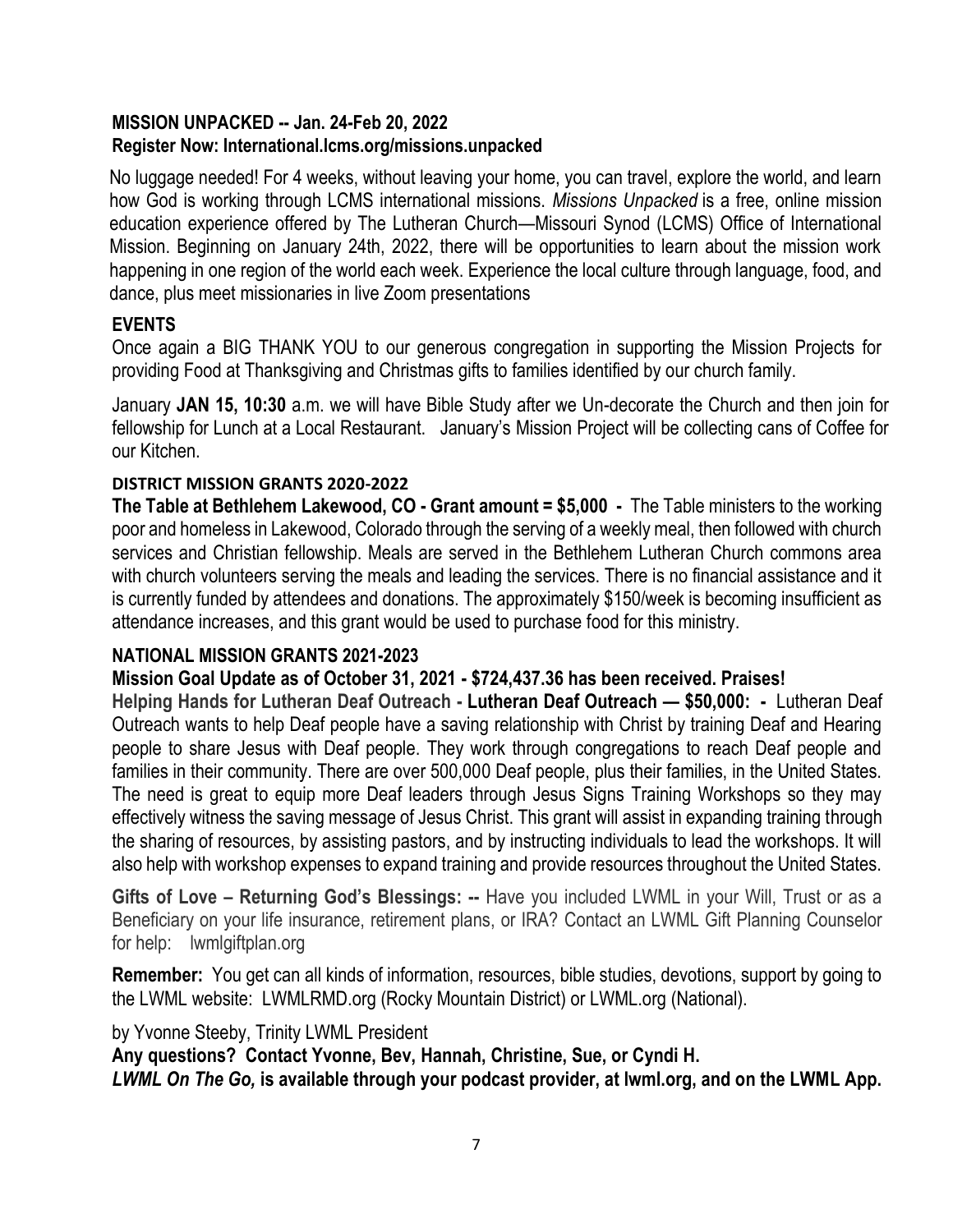# THE MEANING OF THE ADVENT WREATH

Most Advent wreaths use three colors – purple, pink and white. However, some may use blue in place of the purple.

# **1 st CANDLE – (purple) THE PROPHECY CANDLE or CANDLE OF HOPE**

We can have hope because God is faithful and will keep the promises made to us. Our hope comes from God. "*And again, Isaiah says 'The Root of Jesse will spring up, one who will arise to rule over the nations; the Gentiles will hope in Him.' May the God of hope fill you with all joy and peace as you trust in Him, so that you may overflow with hope by the power of the Holy Spirit."* (Romans 15:12-13)

# **2 nd CANDLE– (purple) THE BETHLEHEM CANDLE or THE CANDLE OF PREPARATION**

God kept His promise of a Savior who would be born in Bethlehem. Preparation means to "get ready". Help us to be ready to welcome YOU, O GOD! "*As is written in the book of the words of Isaiah the prophet: 'A voice of one calling in the desert, 'Prepare the way for the Lord, make straight paths for Him. Every valley shall be filled in, every mountain and hill made low. The crooked roads shall become straight, the rough ways smooth. And all mankind will see God's salvation.'* (Luke 3:4-6)

# **3 rd CANDLE – (pink) THE SHEPHERD CANDLE or THE CANDLE OF JOY**

The angels sang a message of JOY! "…*and she gave birth to her firstborn, a son. She wrapped Him in cloths and placed Him in a manger, because there was no room for them in the inn. And there were shepherds living in the fields nearby, keeping watch over their flocks at night. An angel of the Lord appeared to them and the glory of the Lord shone around them, they were terrified. But the angel said to them, 'Do not be afraid. I bring you good news of great joy that will be for all the people. Today in the town of David a Savior has been born to you; He is Christ the Lord. This will be a sign to you: You will find a baby wrapped in cloths and lying in a manger. 'Suddenly a great company of the heavenly hosts appeared with the angel, praising God and saying, 'Glory to God in the highest, and on earth peace to men on whom His favor rests. 'When the angels had left them and gone into heaven, the shepherds said to one another, "Let's go to Bethlehem and see this thing that has happened, which the Lord has told us about." (Luke 2:7-15)*

# **4 th CANDLE – (purple) THE ANGEL CANDLE or THE CANDLE OF LOVE**

The angles announced the good news of a Savior. God sent His only Son to earth to save us, because he loves us! *"For God so loved the world that He gave his one and only Son, that whoever believes in Him shall not parish but have eternal life. For God did not send his Son into the world to condemn the world, but to save the world through Him."* (John 3:16-17)

# **5 th CANDLE – (white) "CHRIST CANDLE"**

The white candle reminds us that Jesus is the spotless lamb of God, sent to wash away our sins! His birth was for His death, His death was for our birth! *"The next day John say Jesus coming toward him and said, 'Look, the Lamb of God, who takes away the sin of the world!"* (John 1:29)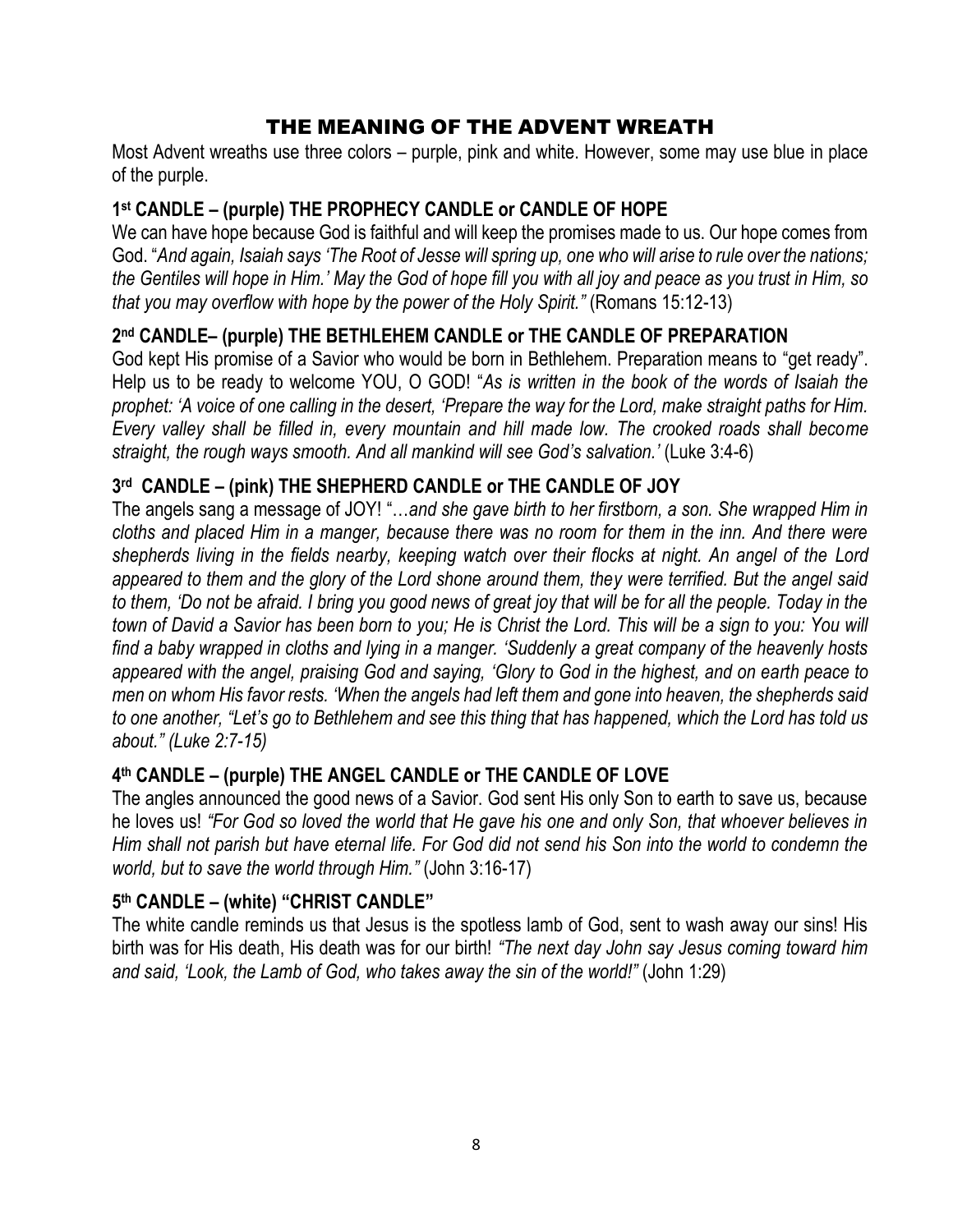# THE HISTORY OF THE ADVENT WREATH

As with many long-standing customs, the origins of the Advent wreath are somewhat debated. Some histories of the advent wreath say that Christians simply adapted an even earlier custom from pre-Christian Germanic tribes. Supposedly, then, these pagan people tried to break the darkness of winter with candles and invoke the sun god to return with the warmth and light of spring. In addition, the evergreen wreath would remind them that there is still life and the circle of time would again come back to spring.

According to this viewpoint, Christians later placed new and Biblical meaning to the old customs. Now the candles pointed to Jesus, the Light of the world (John 3:17-21.) The evergreen wreath now reminded believers that our Savior God grants new and everlasting life in Jesus. The wreath was also a symbol of victory, for a garland wreath was often placed on victors in contests or conquests. So naturally, a Christian can think of the crown of life that Jesus has won for us. The four candles in an Advent wreath would then emphasize the four week period of penitence and preparation during Advent, as we eagerly await the coming of the Light of the world to bring new life and hope.

The advent wreath became quite popular in homes in post-Reformation Germany. It seems pretty certain that in may German homes families had a custom of lighting four candles during advent, candles placed in a wreath of evergreens. When these candles were lit, Scripture and prayer was part of the custom and the family devotion time was a time of instructing the children about Christ's coming. Later, the custom crossed over different denominational lines and other faith traditions adapted its use. Today, you can find Advent wreaths in many Protestant and Roman Catholic churches.

# THANK YOU

I want to thank all the carolers who visited me, it was truly "great! What a wonderful church family I have! Virginia Nielsen